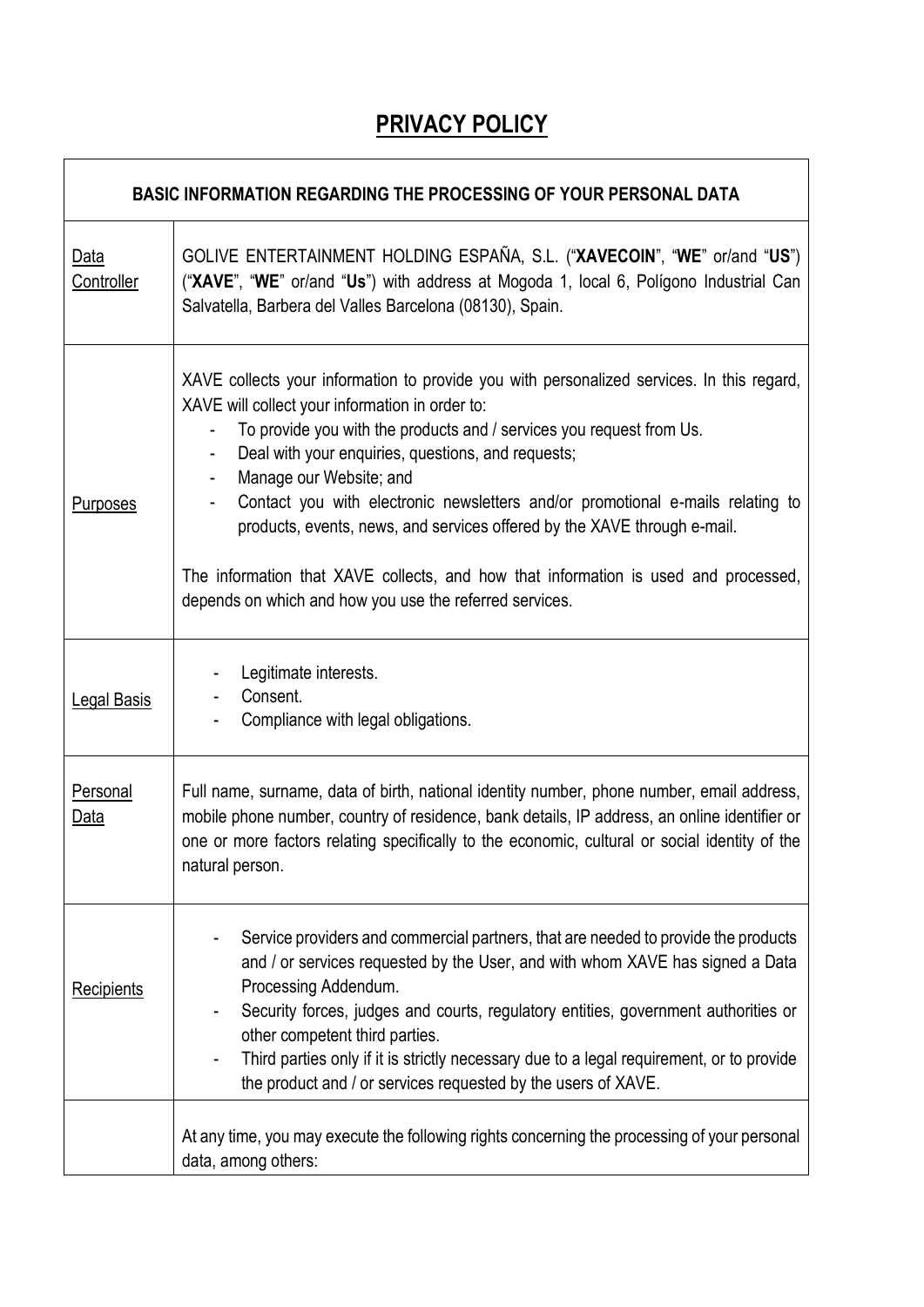|        | Right of access.                                                                                                                                                                                                                                                                                                            |
|--------|-----------------------------------------------------------------------------------------------------------------------------------------------------------------------------------------------------------------------------------------------------------------------------------------------------------------------------|
|        | Right to rectification.                                                                                                                                                                                                                                                                                                     |
|        | Right to erasure (or the right to be forgotten).                                                                                                                                                                                                                                                                            |
|        | Right to object.                                                                                                                                                                                                                                                                                                            |
|        | Right to restriction of processing.                                                                                                                                                                                                                                                                                         |
| Rights |                                                                                                                                                                                                                                                                                                                             |
|        | To exercise the abovementioned rights, you can contact XAVE at hello@xavecoin.com<br>including your full name and e-mail address or by written notice to GOLIVE<br>ENTERTAINMENT HOLDING ESPAÑA, S.L with address at Mogoda 1, local 6, Polígono<br>Industrial Can Salvatella, Barbera del Valles Barcelona (08130), Spain. |
|        | In the event that you request the removal of your personal data you may not be able to fully<br>access this web site, nor XAVE provide you with its products and / or services.                                                                                                                                             |

This Privacy Policy describes how **XAVE** collects and processes your Personal Data (as described below), how We use and protect this information, and your rights in relation to this information when you use and/or enter to our Website, and/or use our products and/or services.

"**Personal Data**" means any information relating to an identified or identifiable natural person who can be identified, directly or indirectly, in particular by reference to an identifier such as a name, an identification number, location data, an online identifier or to one or more factors specific to the physical, physiological, genetic, mental, economic, cultural or social identity of that natural person.

**XAVE** informs you that will collect and subsequently process the personal data as Data Controller. For such reason, you may contact Us at:

# **GOLIVE ENTERTAINMENT HOLDING ESPAÑA, S.L.**

Address: Mogoda 1, local 6, Polígono Industrial Can Salvatella, Barbera del Valles Barcelona (08130), Spain

E-mail: [hello@xavecoin.com](mailto:hello@xavecoin.com)

### **1. What Personal Data Do We collect**

We will collect personal data about you from a variety of sources, including information we collect from you directly (e.g. when you contact us through the contact form available on the Website, register to access the platform of XAVE, or duly fill the Know Your Customer (KYC) process to be able to use the products and / or services provided by XAVE) or through the e-mail addresses included for information purposes.

1.1 Personal Data We collect directly from you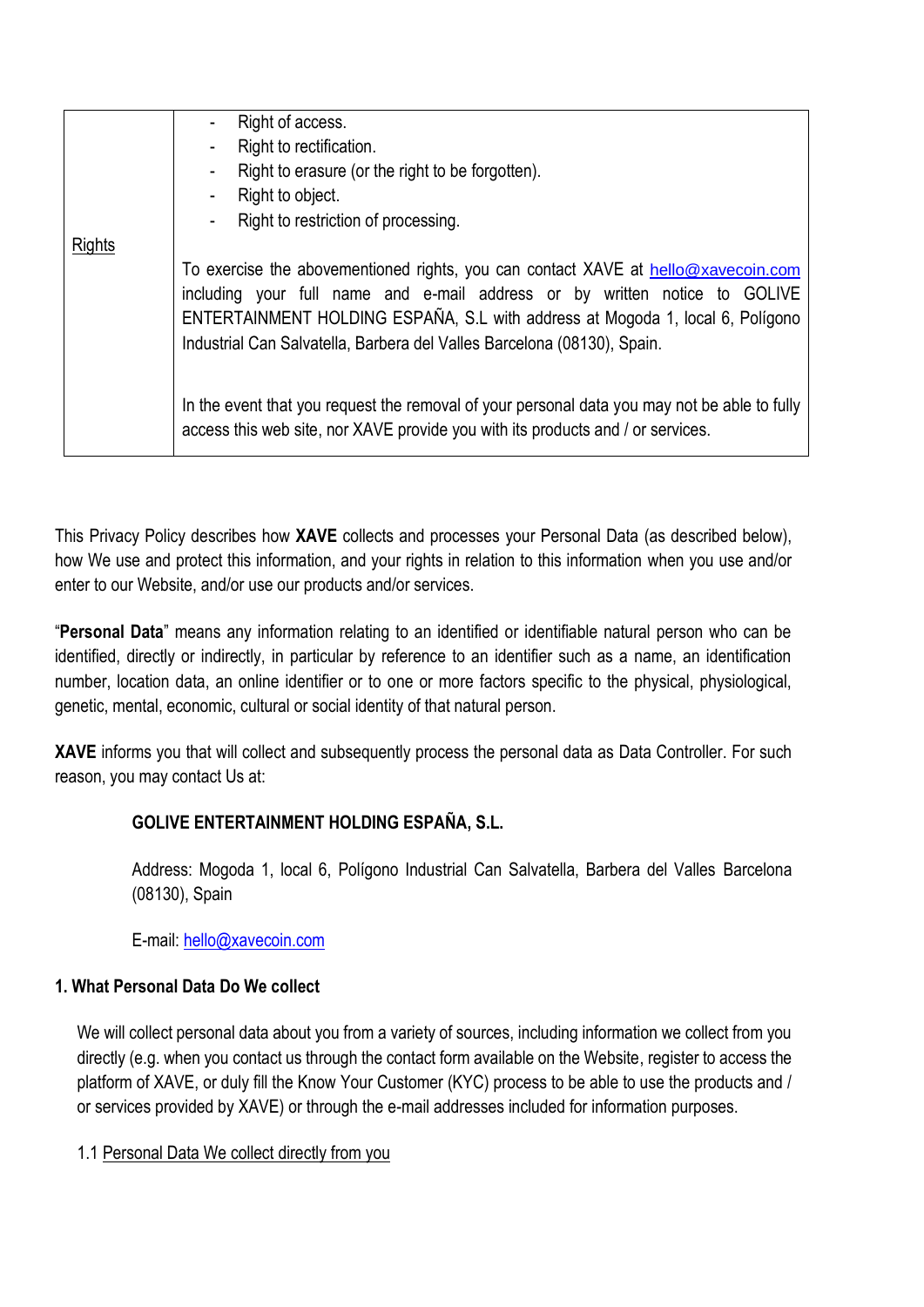The categories of personal data that We collect directly from you include:

- Personal details (g. full name, surname, nationality, date of birth, national identity number).
- Contact details (*g.* phone number, email address, mobile phone number).
- During the KYC process to be to use the products and / or services of XAVE, We collect one or more factors relating specifically to the economic, cultural or social identity of the natural person.
- Online identifiers such as IP addresses, and / or the blockchain transactions made by the user of the products and / or services of XAVE, which can be associated to the natural person by their wallet / public key / account on the blockchain.
- Information We collect automatically from you. Further information about our use of Cookies and Tracking Technologies is available in our [Cookies Policy](https://www.xavecoin.io/wp-content/uploads/2021/08/xave-cookiepolicy-07122021.pdf);

# **2. How We use your Personal Data and on what legal basis**

We use and subsequently process Personal Data We collect about you on the following legal basis, and for the purposes identified below, and We will process your Personal Data on the basis of our legitimate interest, for the following purposes:

- Provide and personalize our services;
- To manage our Website;
- To manage XAVE's platform and provide its products and / or services.
- To deal with your enquiries, questions, and requests;
- To protect the security and/or integrity of our Website and IT infrastructure;
- To understand how you use our services and to enable Us to improve and further develop the features, performance and support available on our Website, which may entail the provision of anonymous statistical information about our visitors (however, without it being used to identify any individual user);
- As mentioned in Section 4 of this Privacy Policy, among other, for disclosures to any of our employees, officers, agents, business partners, who process the personal data for the purposes set forth in this Privacy Policy;
- To allow third party service providers and vendors engaged by XAVE to access the personal data in order to provide Us with the services required to fulfill the purposes set forth in this Privacy Policy;
- For any disclosures to third parties required due to a legal requirement, or to provide the product and / or services requested by the users of XAVE.
- To contact you with electronic newsletters and/or promotional e-mails relating to products and services offered by the XAVE, unless you have expressly manifested your desire to opt out of such marketing communications, or We are otherwise legally prevented from doing so; and
- For any other purpose disclosed to you at the time you provide Us with your personal data, to the extent that you have granted Us your prior consent to that particular processing. For example, We will obtain your consent to collect and use certain types of personal data when we are required to do so by law (g. in relation to our direct marketing activities, Cookies and Tracking Technologies, or when We process sensitive personal data).

If We ask for your consent to process your personal data, you may withdraw your consent, using one of the following procedures: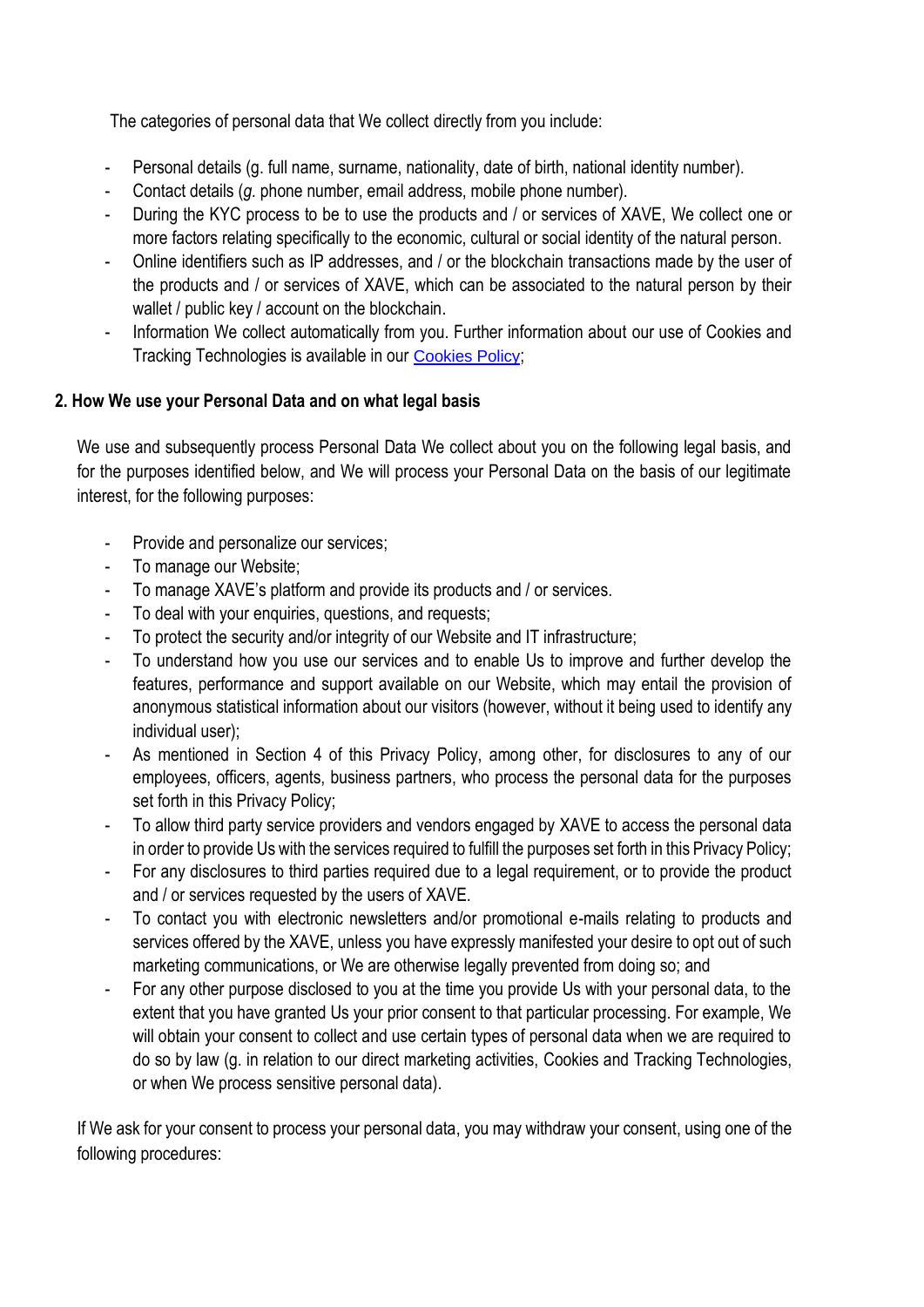- At any time by contacting Us at [hello@xavecoin.com](mailto:hello@xavecoin.com) including your full name and e-mail address;
- By written notice to GOLIVE ENTERTAINMENT HOLDING ESPAÑA, S.L. with address at Mogoda 1, local 6, Polígono Industrial Can Salvatella, Barbera del Valles Barcelona (08130), Spain.

We will also process your personal data in order to ensure an optimum level of compliance with the applicable legal obligations to which XAVE is subject and cooperate with regulators and law enforcement bodies where necessary, specifically related to the prevention of money laundering processes.

## **3. What rights do you have over your Personal Data**

You have certain rights regarding your personal data, subject to local law. These include the following rights:

- To know how We are processing your personal data and to access your personal data held by XAVE;
- To request the rectification of inaccurate or incomplete personal data;
- To request the erasure of your personal data when such data is no longer necessary for the initial purposes for which it has been initially collected, in accordance with applicable law;
- To restrict our processing of your personal data, under certain circumstances (in which case We will only retain the personal data for the exercise and/or defense of XAVE's rights);
- To object to our processing of your personal data, having regard to the given circumstances and for reasons related to their particular situation (in which case We will only retain the personal data for imperative legitimate reasons or the exercise and/or defense of XAVE's rights):
- This includes the right to object, at any time, for reasons related to your particular situation, to our processing of your personal data based on our legitimate interests or those of a third party, in which case We will cease in processing your personal data unless We are able to rely on legitimate reasons to do so;
- To request the portability of your personal data, which will allow you to obtain and reuse the personal data in a usable electronic format for your own purposes and across different services without hindrance to usability, including its transmission to another third party; and
- To withdraw the consent you may have granted to a specific processing, at any time.

We encourage you to contact us to update or correct your information if it changes or if the personal data We hold about you is inaccurate. If necessary, we will contact you if we need additional information from you in order to honor your requests.

XAVE is committed to protect your personal data as described in this policy, and as required by applicable laws. Should you have any queries or intention of requesting additional information on how to exercise your rights or to effectively submit such a request, feel free to contact Us at [hello@xavecoin.com.](mailto:hello@xavecoin.com)

# **4. How do we share your Personal Data and with whom**

XAVE will be able to share your personal data with third parties under the following circumstances:

- Service providers and business partners: We will allow our employees, service providers and business partners that perform amongst others, processing of secure payments, web maintenance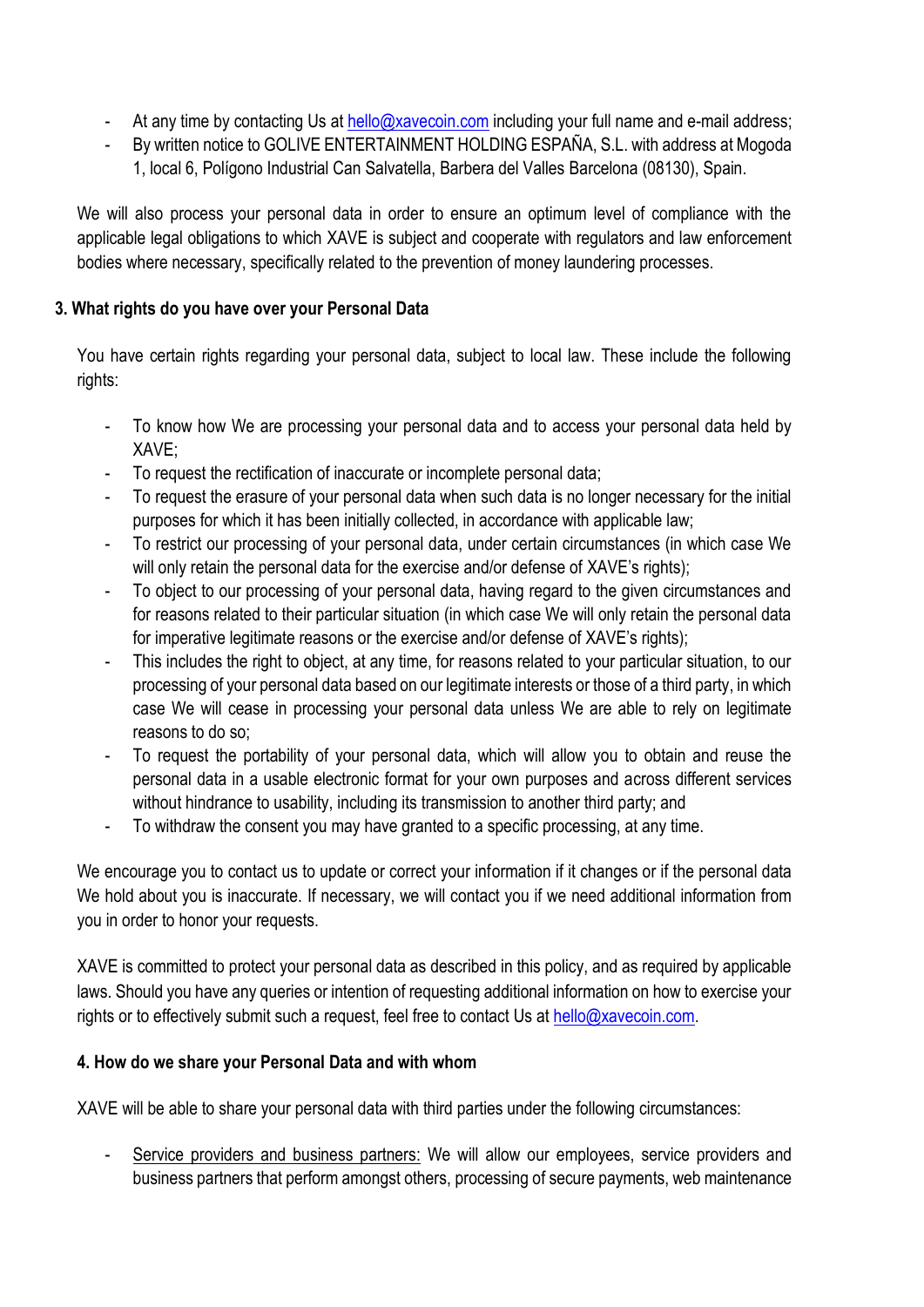and other IT services, marketing and communication, accounting, finance, legal and audit and other business operations needed for XAVE to provide the products and / or services requested by the natural person.

- Law enforcement agency, court, regulator, government authority or other third party with compelling authority: We will be able to share your personal data with these parties where we believe this is necessary to comply with a legal or regulatory obligation, or otherwise to protect our rights or the rights of any third party;
- Third parties: We will share your personal data with third parties for the fulfillment of the relationship you have with us, only when it is strictly necessary, and a Data Processing Addendum has been signed with such third party.
- XAVE's affiliate's: We will share your personal data only when is necessary in order to provide you with the services that you request us.
- Other third parties: We will share your personal data with other third parties only when consent has been provided.

#### **5. How do we protect your Personal Data**

We implement technical and organizational measures to ensure a level of security appropriate to the risk to the personal data we process. These measures are aimed at ensuring the on-going integrity and confidentiality of personal data. We evaluate these measures on a regular basis to ensure the security of the processing.

#### **6. For how long do we store your Personal Data**

We will keep your personal data for as long as We have a relationship with you. Once our relationship with you has come to an end, We will retain your personal data for a period of time that enables Us to:

- Maintain business records for analysis and/or audit purposes;
- Comply with record retention requirements under the law;
- Defend or bring any existing or potential legal claims;
- Deal with any complaints regarding the services.

We will delete your personal data when it is no longer required for these purposes. If there is any information that we are unable, for technical reasons, to delete entirely from our systems, We will put in place appropriate measures to prevent any further processing or use of the data.

### **7. Contact Us**

XAVE is the Data Controller in respect of the personal data We collect and process.

If you have questions or concerns regarding the way in which your personal data has been used, please contact [hello@xavecoin.com.](mailto:hello@xavecoin.com)

We are committed to working with you to obtain a fair resolution of any complaint or concern about privacy. If, however, you believe that We have not been able to assist with your complaint or concern, you have the